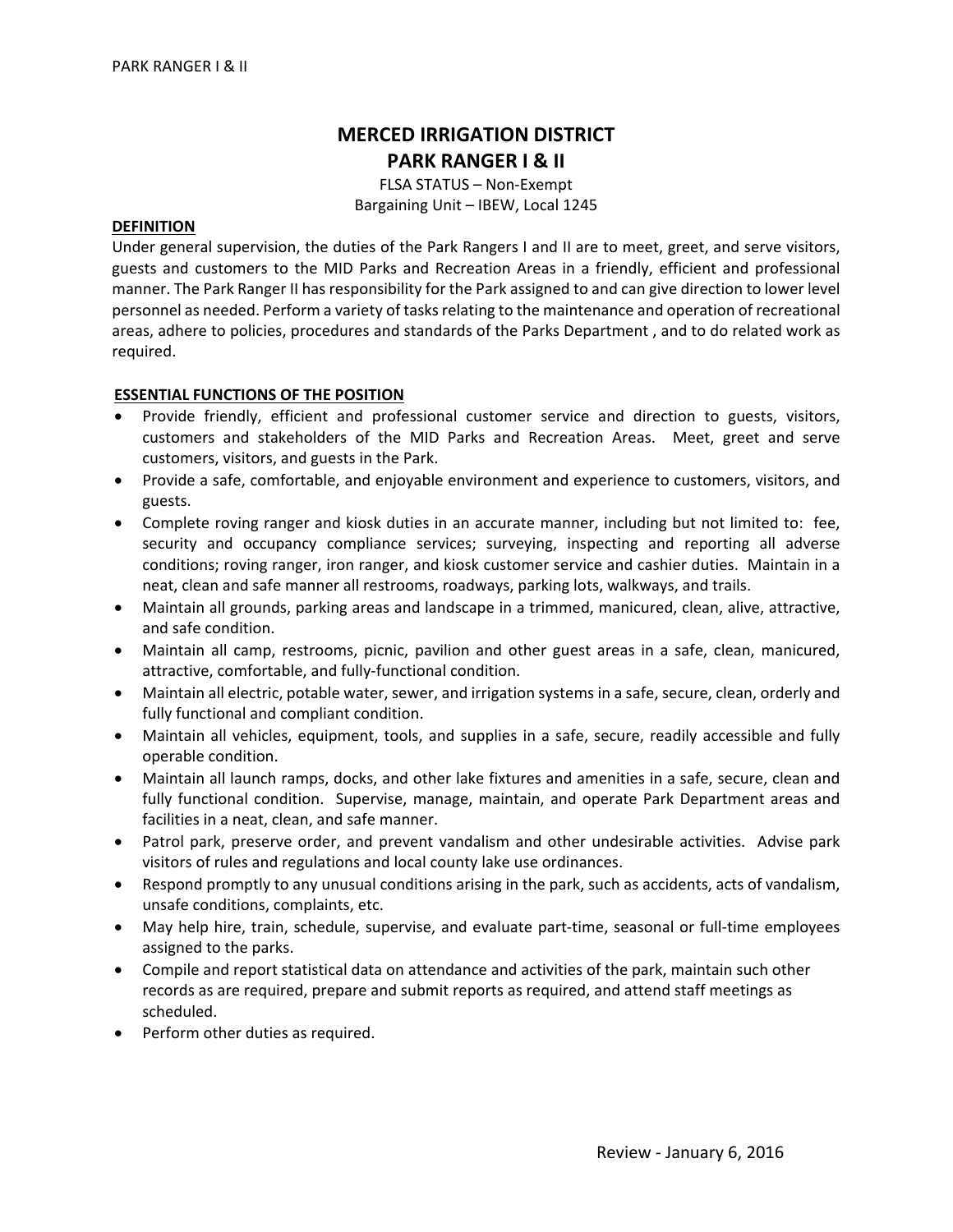# **QUALIFICATIONS**

## **Knowledge of:**

- Hospitality, customer service, manners, policies, and procedures.
- The use of common hand tools and power tools used in maintenance work.
- The operation of trucks and small tractors.
- The maintenance and operation of electric, water, sewage, and irrigation systems.
- Microsoft Office Suite products and other systems used at the Parks and Recreation Department to complete daily duties.
- Geography, points of interest, and principle recreation areas in Central California.
- Methods, materials, and equipment used in the care and maintenance of parks, grounds, and recreation facilities.
- Cash register, parks management systems, computer interfaces, customer check-in reservations process and other sales management opening and closing procedures.

## **Ability to:**

- Carry out oral and written instructions in a precise, efficient and effective manner.
- Perform tasks involving physical strength,endurance and outdoor exposure to variable weather conditions over extended periods of time.
- Establish and maintain effective friendly and helpful working relationships with the general public, fellow employees, subordinates, and members of the public from diverse cultural and linguistic backgrounds, regardless of race, color, creed, religion, sex, age, or disability.
- Communicate effectively orally and in written form.
- Resolve complaints of park visitors and other stakeholders in a friendly, effiecient and helpful manner, using tact, diplomacy, and mature judgment.
- Physically perform varied manual tasks over extended periods of time.
- Work during weekdays, weekends, holidays, and late shift hours, at various park locations and functions.
- Within six (6) months of appointment obtain and maintain certification in Basic Red Cross First Aid and cardio‐pulmonary resuscitation (CPR).
- Wear the prescribed uniform and be neat and professional in appearance.
- Accurately and efficiently handle computerized cash register sales transactions, open and end of shift closing procedures.

# **EDUCATION AND EXPERIENCE**

## **EDUCATION:**

- Any combination of education and experience equivalent to graduation from high school.
- Associate's degree is desired but not required in park management, police science, or related field. Bachelor's degree is desired but not required from an accredited college or universy is preferred in outdoor recreation, natural resource management, or related field. Work experience may be substituted for education requirements.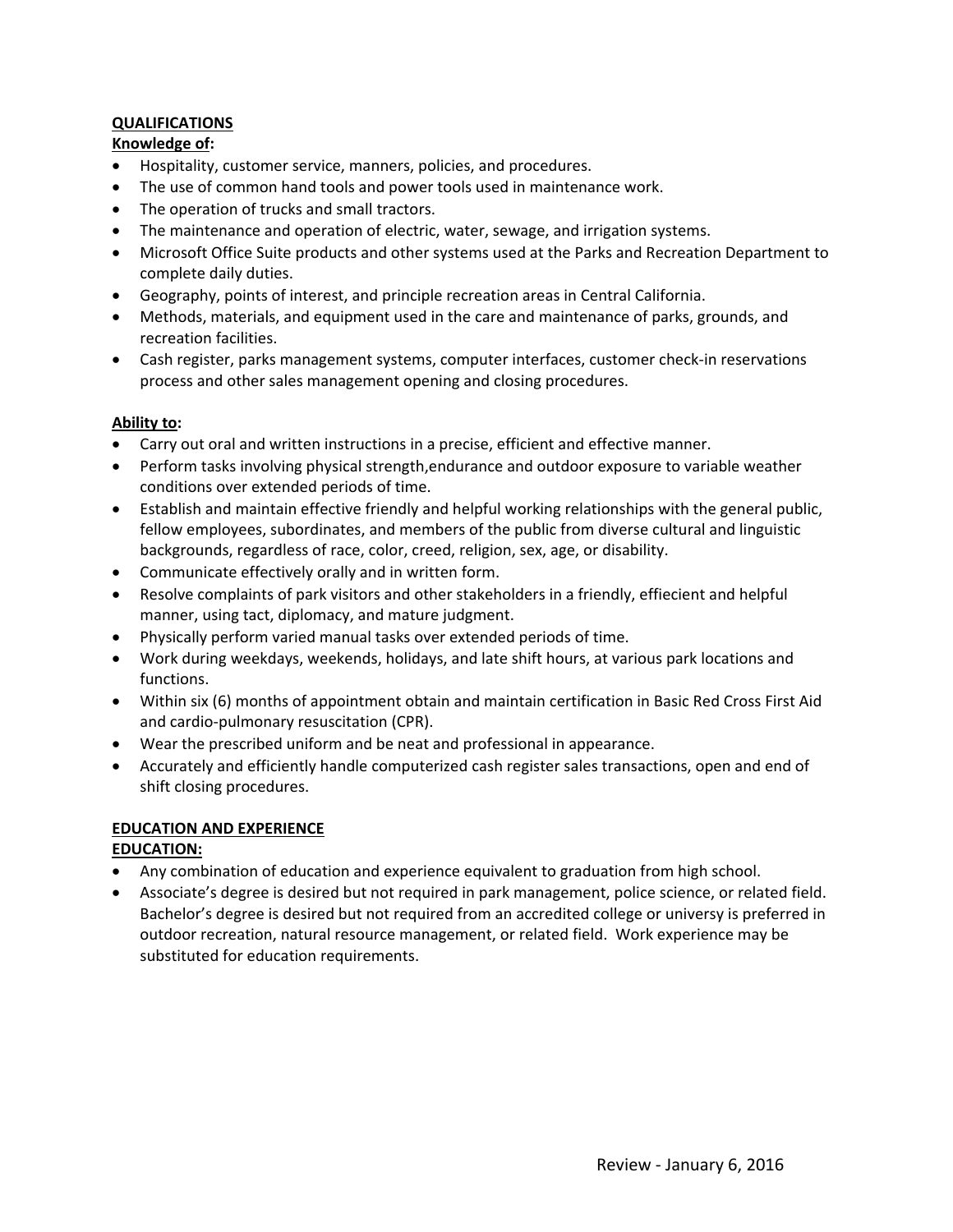## **EXPERIENCE**

- Two (2) years in a customer service role or two (2) years Irrigation District work experience.
- Eighteen (18) months of experience performing a variety of maintenance, operations, and/or public contact duties.
- First Responder Certificate within one (1) year of hire.
- PC 832 within one (1) year of hire.
- One (1) year experience with Microsoft Suite products, demonstrating computer proficiency.

## **NECESSARY SPECIAL REQUIREMENTS**

- Possession of a valid California Driver's License.
- A Department of Motor Vehicles "Driver Record Information" print‐out will be required at time of hire and throughout employment. Must be enrolled in District's DMV pull-notice program.

#### **QUALIFICATIONS ‐ RANGER II**

- Three (3) years is qualifying for personnel who transferred or successfully bid into a Ranger I classification from another full‐time permanent District classification.
- Five (5) years is qualifying for personnel who are new employees of the District.

Park Rangers will qualify for Park Ranger II by completing:

• Complete POST Level III training

**AND** 5 of the 9 options below

- Verbally bi-lingual (evaluation needed)
- Water Treatment
- Waste Water Management, Grade 2
- Qualified Applicator's Certificate (QAC)
- Houseboat inspection proficiency (evaluation and training needed)
- POST Level II
- Water Craft proficiency (evaluation needed)
- Wildland Firefighting
- Construction/Carpentry Competency (evaluation needed)

## **TYPICAL PHYSICAL DEMANDS:**

The physical and mental demands of this position are described below. Reasonable accommodations may be made to enable individuals with disabilities to perform the essential functions of the position.

- Operates District vehicles and equipment used in construction, maintenance, and repair work.
- Must be able to push, pull, reach, and lift equipment and parts weighing up to fifty (50) pounds.
- Stoops, kneels, crouches, crawls, and climbs during field maintenance and repair work.
- Works in an environment with exposure to dust, dirt, and/or weed abatement chemicals, and significant temperature changes between heat and cold.
- Communicates orally with District staff in face‐to‐face, one‐to‐one settings.
- Regularly uses a telephone and radio for communication.
- May sit or stand and walk on uneven terrain for extended time periods.
- Sufficient hearing, vision, and eye‐hand coordination to maintain good awareness during maintenance and construction jobs.